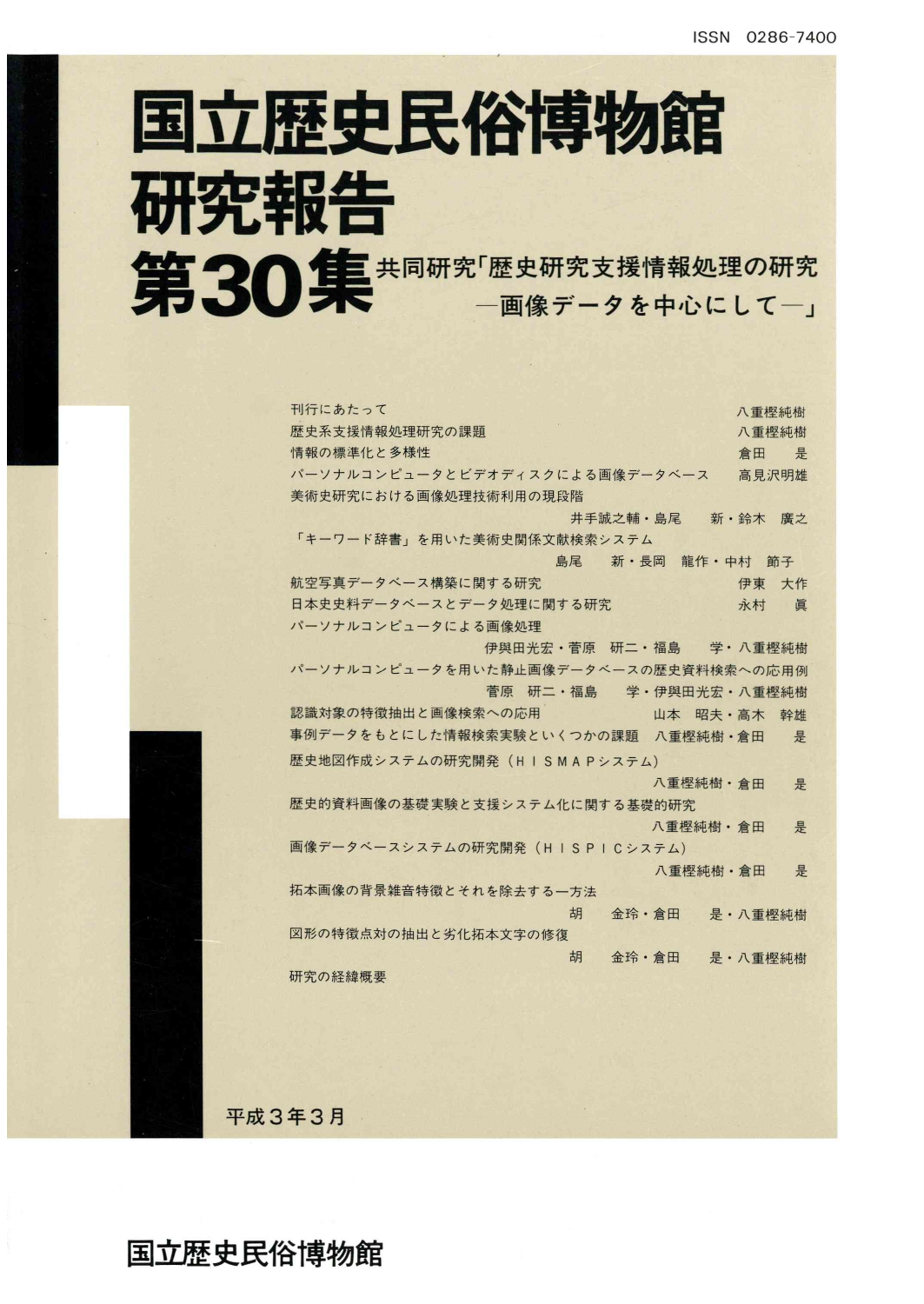#### 国立歴史民俗博物館

### 研究報告

## 第30集共同研究「歴史研究支援情報処理の研究

\*目 次

| ■刊行にあたって                               | 八重樫純樹   |   | 1   |
|----------------------------------------|---------|---|-----|
| ■歴史系支援情報処理研究の課題                        | 八重樫純樹   |   | 3   |
| ■情報の標準化と多様性                            | 倉田      | 是 | 25  |
| ■パーソナルコンピューターとビデオディスクによる画像データベース       | 高見沢明雄   |   | 31  |
| ■美術史研究における画像処理技術利用の現段階                 |         |   |     |
| 井手誠之輔・島尾                               | 新・鈴木 廣之 |   | 49  |
|                                        |         |   |     |
| ■ 「キーワード辞書」を用いた美術史関係文献検索システム           |         |   |     |
| 島尾<br>新・長岡 龍作・中村 節子                    |         |   | 67  |
| ■航空写真データベース構築に関する研究                    |         |   |     |
| ─航空写真検索システム(NARS)─                     | 伊東 大作   |   | 87  |
| ■日本史史料データベースとデータ処理に関する研究               | 永村      | 眞 | 109 |
| ■パーソナルコンピュータによる画像処理                    |         |   |     |
| 伊與田光宏・菅原 研二・福島 学・八重樫純樹                 |         |   | 145 |
| ■パーソナルコンピュータを用いた静止画像データベースの歴史資料検索への応用例 |         |   |     |
| 菅原 研二・福島<br>学・伊與田光宏・八重樫純樹              |         |   | 161 |
| 山本 昭夫・高木 幹雄                            |         |   | 189 |
| ■認識対象の特徴の抽出と画像検索への応用                   |         |   |     |
| ■事例データをもとにした情報検索実験といくつかの課題             |         |   |     |
| 八重樫純樹・倉田                               |         | 是 | 207 |
| ■歴史地図作成システムの研究開発(HISMAPシステム)           |         |   |     |
| 八重樫純樹・倉田                               |         | 是 | 249 |
| ■歴史的資料画像の基礎実験と支援システム化に関する基礎的研究         |         |   |     |
| 八重樫純樹・倉田                               |         | 是 | 301 |
| ■画像データベースシステムの研究開発(HISPICシステム)         |         |   |     |
|                                        |         | 是 | 341 |
| 八重樫純樹・倉田                               |         |   |     |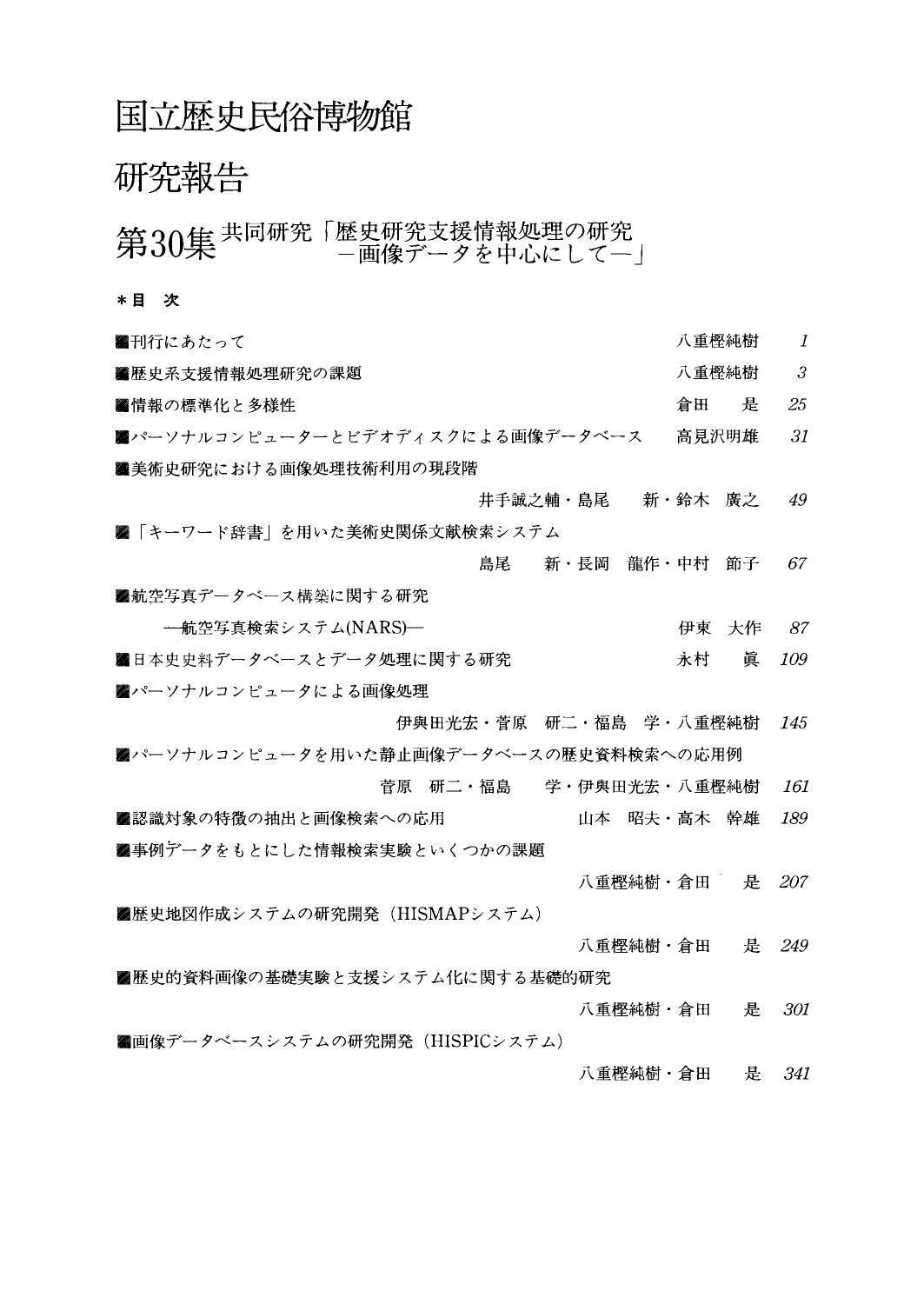| ■ 拓本画像の背景雑音特徴とそれを除去する一方法 |   |       |           |      |
|--------------------------|---|-------|-----------|------|
|                          | 胡 | 金玲・倉田 | - 是・八重樫純樹 | -365 |
| ■図形の特徴点対の抽出と劣化拓本文字の修復    |   |       |           |      |
|                          | 胡 | 金玲・倉田 | 是・八重樫純樹   | -379 |
| ■研究の経緯概要                 |   |       |           | 393  |
|                          |   |       |           |      |

平成3年3月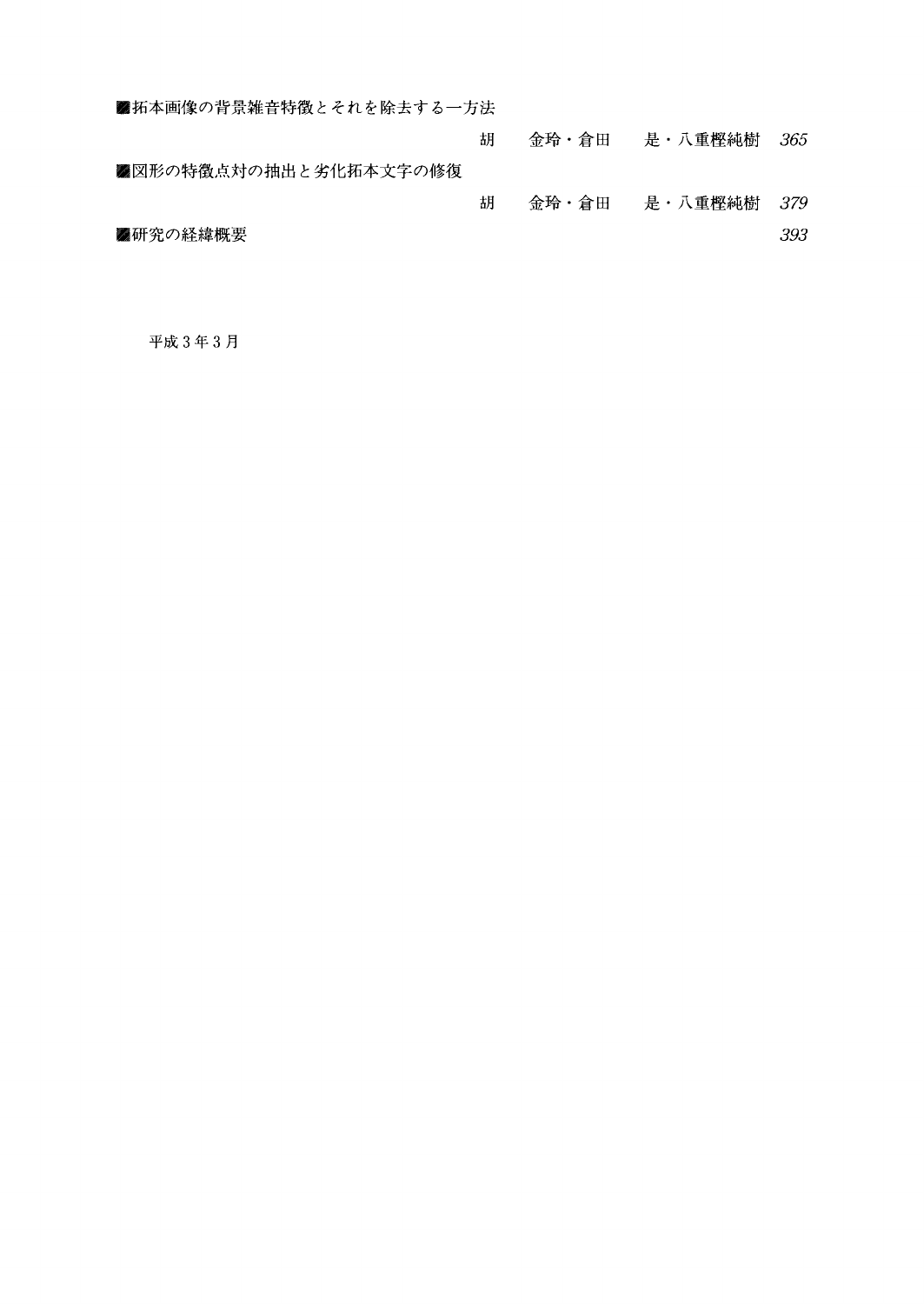#### Bulletin of

#### the Nationa1 Museum of

#### Japanese History

| Vol.30 Joint Study on Application of Information Processing Mainly |
|--------------------------------------------------------------------|
| of Image Data  on Historical Researches                            |

#### Contents:

| YAEGASHI, J.                  |                                                                          |
|-------------------------------|--------------------------------------------------------------------------|
| YAEGASHI, J.                  | Fundamental Tasks in the Study of Information Processing                 |
|                               |                                                                          |
| KURATA, T.                    | Standardization Versus the Diversity of Information  25                  |
|                               | TAKAMIZAWA, A. An Image Data Base Using a Personal Computer and a Video- |
|                               |                                                                          |
| IDE, S. SHIMAO, A. SUZUKI, H. |                                                                          |
|                               | Current Steps in the Application of Image Processing Tech-               |
|                               |                                                                          |
|                               | SHIMAO, A. NAGAOKA, R. NAKAMURA, S.                                      |
|                               | Art History Document Retrieval System Using a " Key                      |
|                               |                                                                          |
| Ітон, Т.                      | The Retrieval System of NARS (Nara Aerial Photograph                     |
|                               |                                                                          |
| NAGAMURA, M.                  | The Study of Data-base and Data-processing on Historical                 |
|                               |                                                                          |
|                               | IYODA, M. SUGAWARA, K. YAEGASHI. J. FUKUSHIMA, M.                        |
|                               |                                                                          |
|                               | SUGAWARA, K. FUKUSHIMA, M. IYODA, M. YAEGASHI, J.                        |
|                               | Application of a Personal Computer Still Picture Data                    |
|                               |                                                                          |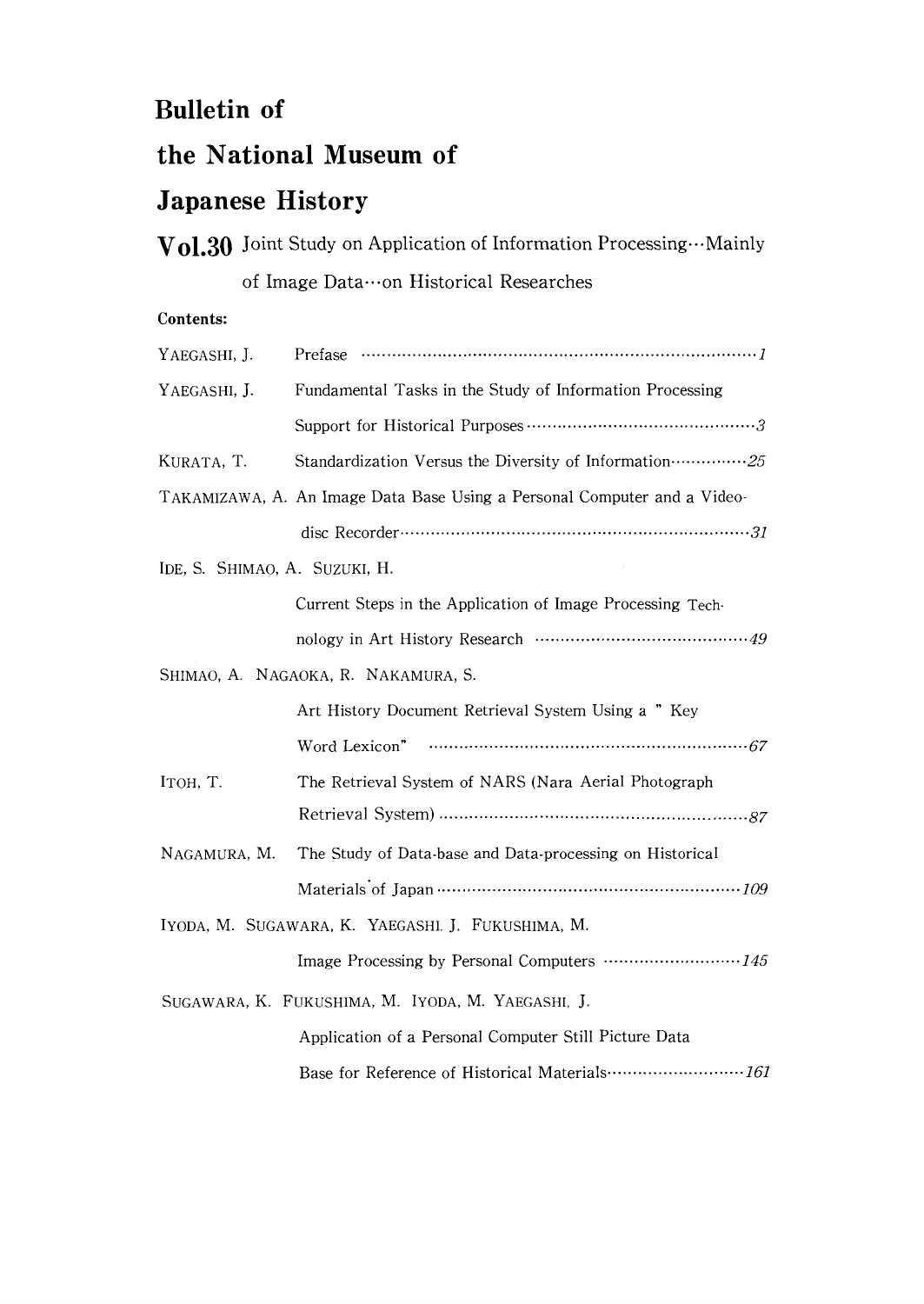| YAMAMOTO, A. TAKAGI, M.                                |
|--------------------------------------------------------|
| Extraction of Object Features and Its Application to   |
|                                                        |
| YAEGASHI, J. KURATA, T.                                |
| Experiments and Problems in Information Retrieval      |
| Systems Based on Some Humanities Data 207              |
| YAEGASHI, J. KURATA, T.                                |
| An Experimental Study on the Development of a Mapping  |
| System for Historical Information (HISMAP) 249         |
| YAEGASHI, J. KURATA, T.                                |
| A Fundamental Study of Basic Experiments in Image Pro- |
| cessing and Support Systems for Images of Historical   |
|                                                        |
| YAEGASHI, J. KURATA, T.                                |
| An Experimental Study on the Development of an Image   |
| and Picture Data Base System of Historical Objects     |
|                                                        |
| HU, J. KURATA, T. YAEGASHI, J.                         |
|                                                        |
| Features of Background Static on Print Images and One  |
|                                                        |
| HU, J. KURATA, T. YAEGASHI, J.                         |
| A Method for Extraction of Diagram Feature Points and  |
| Restoration of Damaged Print Characters 379            |

Mar.1991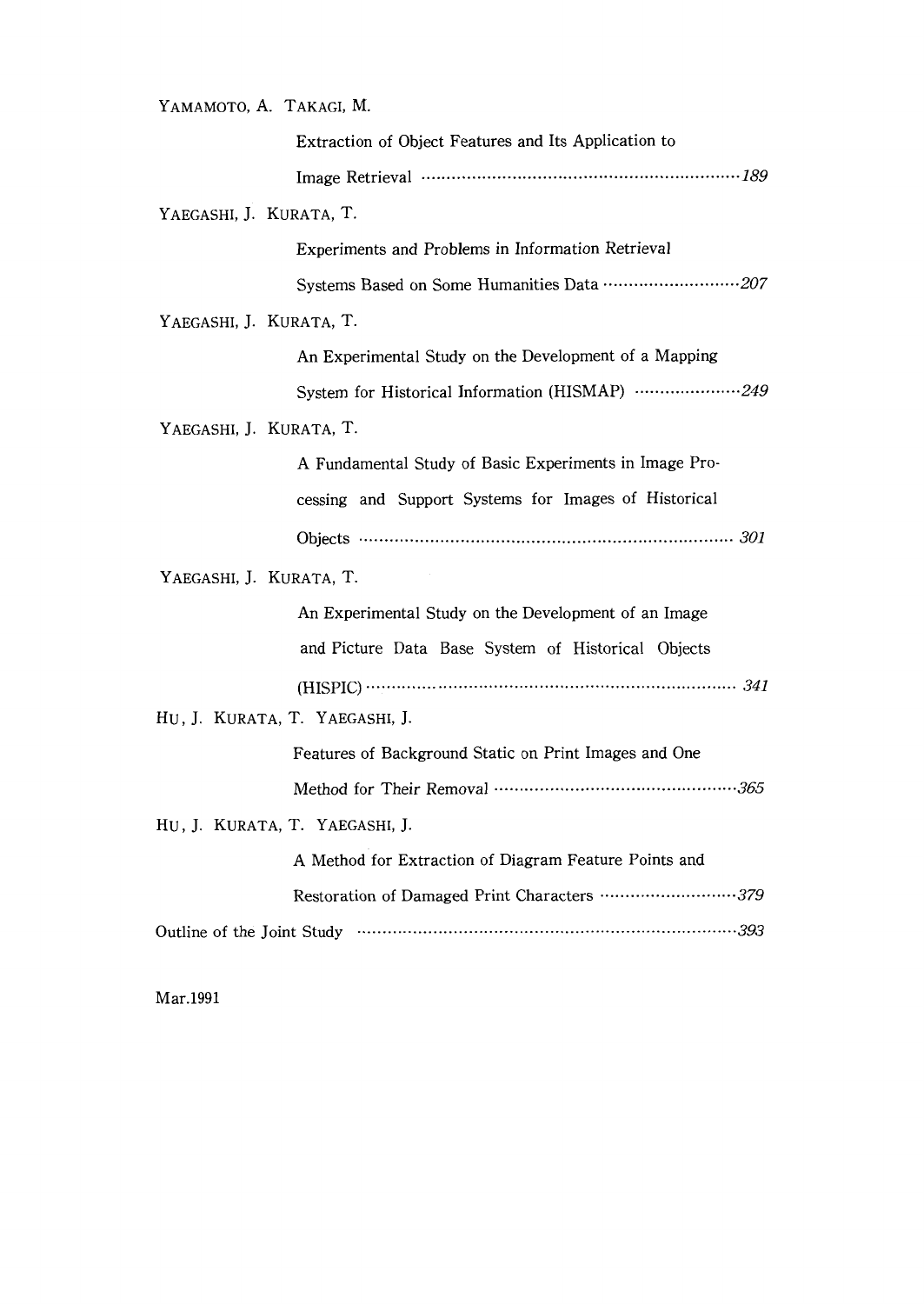#### 国立歴史民俗博物館研究報告寄稿要項

- 1.国立歴史民俗博物館研究報告は,歴史学,考古学,民俗学およびそれらの協 業による広義の歴史学ならびにそれらと関連する諸科学に関する論文,資料・ 研究ノート,調査研究活動報告等を掲載・発表することにより,それらの学問 の発展に寄与するものである。
- 2. 国立歴史民俗博物館研究報告に寄稿することができる者は, 次のとおりとす る。
	- (1)国立歴史民俗博物館(以下「本館」という)の教官(客員教授等を含む) および本館の組織,運営に関与する者
	- (2)本館が受け入れた各種研究員および研究協力者等
	- (3)その他本館において適当と認めた者
- 3.原稿を寄稿する場合は,論文,資料・研究ノート,調査研究活動報告等のう ち,いずれであるかをその表紙に明記するものとする。なお,この区分につい ての最終的な調整は,国立歴史民俗博物館研究委員会(以下「研究委貝会」と いう)において行う。
- 4.原稿執筆における使用言語は,日本語を原則とする。ただし,他の言語を用 いる場合は,研究委員会に相談するものとする。
- 5.特殊な文字,記号,印刷方法等が必要な場合は,研究委員会に相談するもの とする。
- 6.寄稿する原稿には,原則として英文により400語程度の要旨を付けるか,あ るいは英訳用の和文800字以内の要旨を付けるものとする。
- 7.寄稿する原稿の枚数は,原則として制限しない。ただし,研究委員会の判断 により,紙数等の関係から分割して掲載することがある。
- 8、寄稿する原稿は,必ず清書し,原稿の写し1部を添付するものとする。
- 9.寄稿された原稿は,研究委員会において検討のうえ,採否を決定する。
- 10.稿料の支払い,掲載料の徴収は行わない。
- 11.原稿の寄稿先および連絡先は,次のとおりとする。
	- ⑰285 佐倉市城内町117番地 国立歴史民俗博物館内 国立歴史民俗博物館研究委員会(電話 代表 0434-86-0123)

国立歴史民俗博物館研究報告 第30集

| 平成 3 年 3 月 23 日 日 刷 |  |       |
|---------------------|--|-------|
| 平成 3 年 3 月 30 日 発 行 |  | (非売品) |

- 編集・発行 国立歴史民俗博物館 〒285千葉県佐倉市城内町117 電 話 0434-86-0123(代表)
- $E_{\rm P}$ 刷 第一法規出版株式会社 〒107 東京都港区南青山2-11-17 電 話 03-3404-2251 (代表)

<sup>◎</sup>Printed in Japan Mar.1991